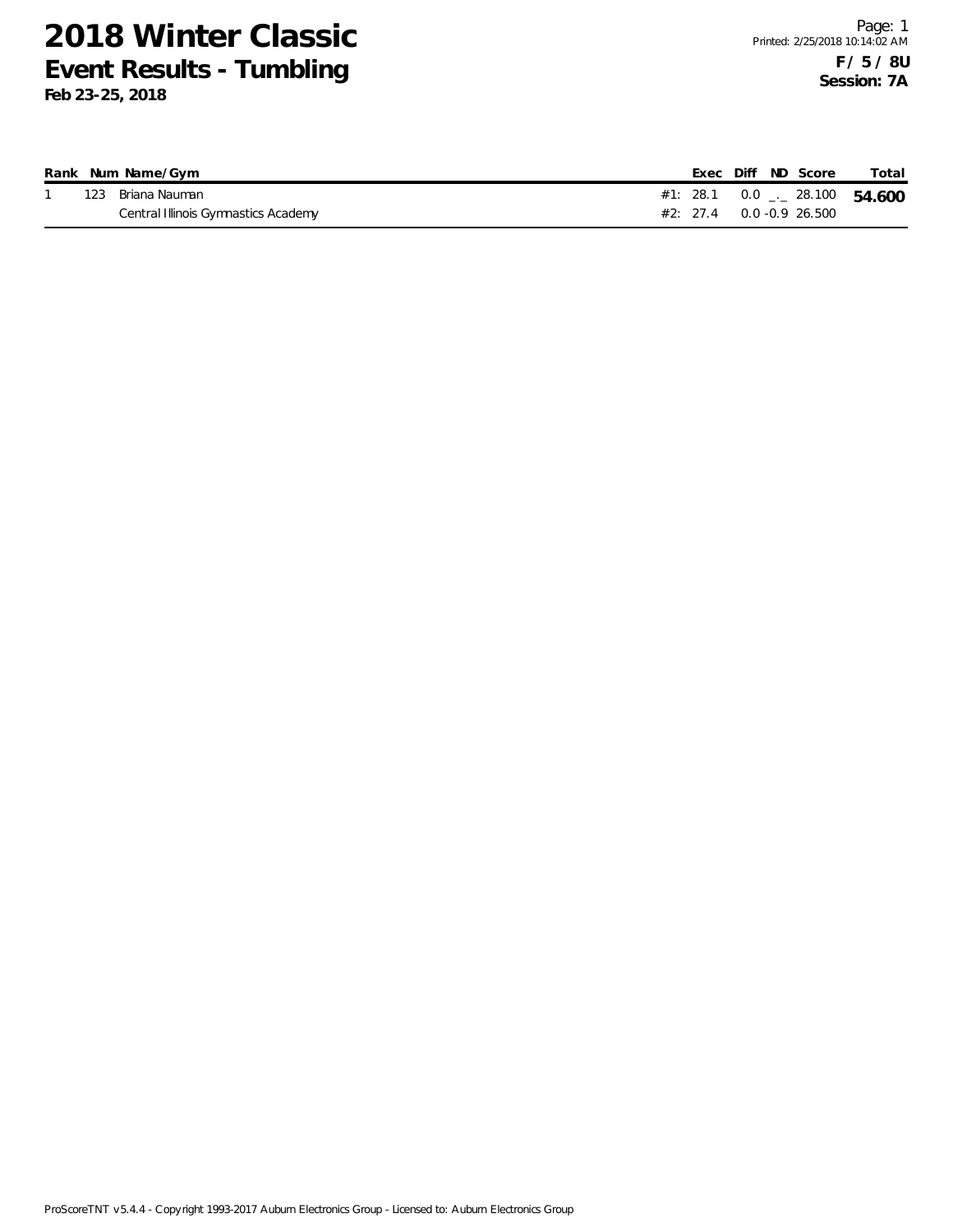|    |     | Rank Num Name/Gym                                    |     | Exec                 | ND Score<br>Diff                       | Total  |
|----|-----|------------------------------------------------------|-----|----------------------|----------------------------------------|--------|
|    | 143 | Lydia Collins<br>Central Illinois Gymnastics Academy |     | #1: 29.4<br>#2: 27.9 | $0.0$ _ 29.400<br>$0.0$ _ 27.900       | 57.300 |
| 2  | 129 | Kyndal Hattan<br>Central Illinois Gymnastics Academy | #2: | #1: 29.4<br>28.1     | $0.0$ _._ 29.400<br>$0.0 - 0.6$ 27.500 | 56.900 |
| 3  | 131 | Abby Houser<br><b>Integrity Athletics</b>            |     | #1: 28.7<br>#2: 27.3 | $0.0$ _._ 28.700<br>$0.0$ _ 27.300     | 56.000 |
| 4  | 183 | Haylee Holzback<br>DeVeau's School of Gymnastics     |     | #1: 28.4<br>#2: 27.1 | $0.0$ _._ 28.400<br>$0.0$ _ 27.100     | 55.500 |
| 5  | 163 | Jordyn Clark<br>One World Gymnastics                 |     | #1: 28.2<br>#2: 26.4 | $0.0$ _._ 28.200<br>$0.0 - 0.6$ 25.800 | 54.000 |
| 6  | 134 | Emani Freeman<br><b>FlipCity South</b>               |     | #1: 27.7<br>#2: 25.2 | $0.0$ _._ 27.700<br>$0.0$ _ 25.200     | 52.900 |
| 7  | 165 | Laila Whitted<br>One World Gymnastics                |     | #1: 27.1<br>#2: 25.8 | $0.0 - 0.2 26.900$<br>$0.0$ _ 25.800   | 52.700 |
| 8  | 139 | Jasly Liles<br><b>MJM Studios</b>                    |     | #1: 28.7<br>#2: 24.8 | $0.0$ . 28.700<br>$0.0 - 0.9 23.900$   | 52.600 |
| 9  | 171 | Sophia Liuzzo<br>Mills Gymnastics USA                |     | #1: 27.4<br>#2: 25.6 | $0.0$ _ 27.400<br>$0.0 - 0.6$ 25.000   | 52.400 |
| 10 | 196 | Allison Greear<br>Tatarus Gymnastics and Tumbling    |     | #1: 26.9<br>#2: 24.6 | $0.0$ _._ 26.900<br>$0.0$ _ 24.600     | 51.500 |
| 11 | 173 | Nyjah Crump<br>Mills Gymnastics USA                  |     | #1: 26.8<br>#2: 24.6 | $0.0$ _._ 26.800<br>$0.0 - 0.9 23.700$ | 50.500 |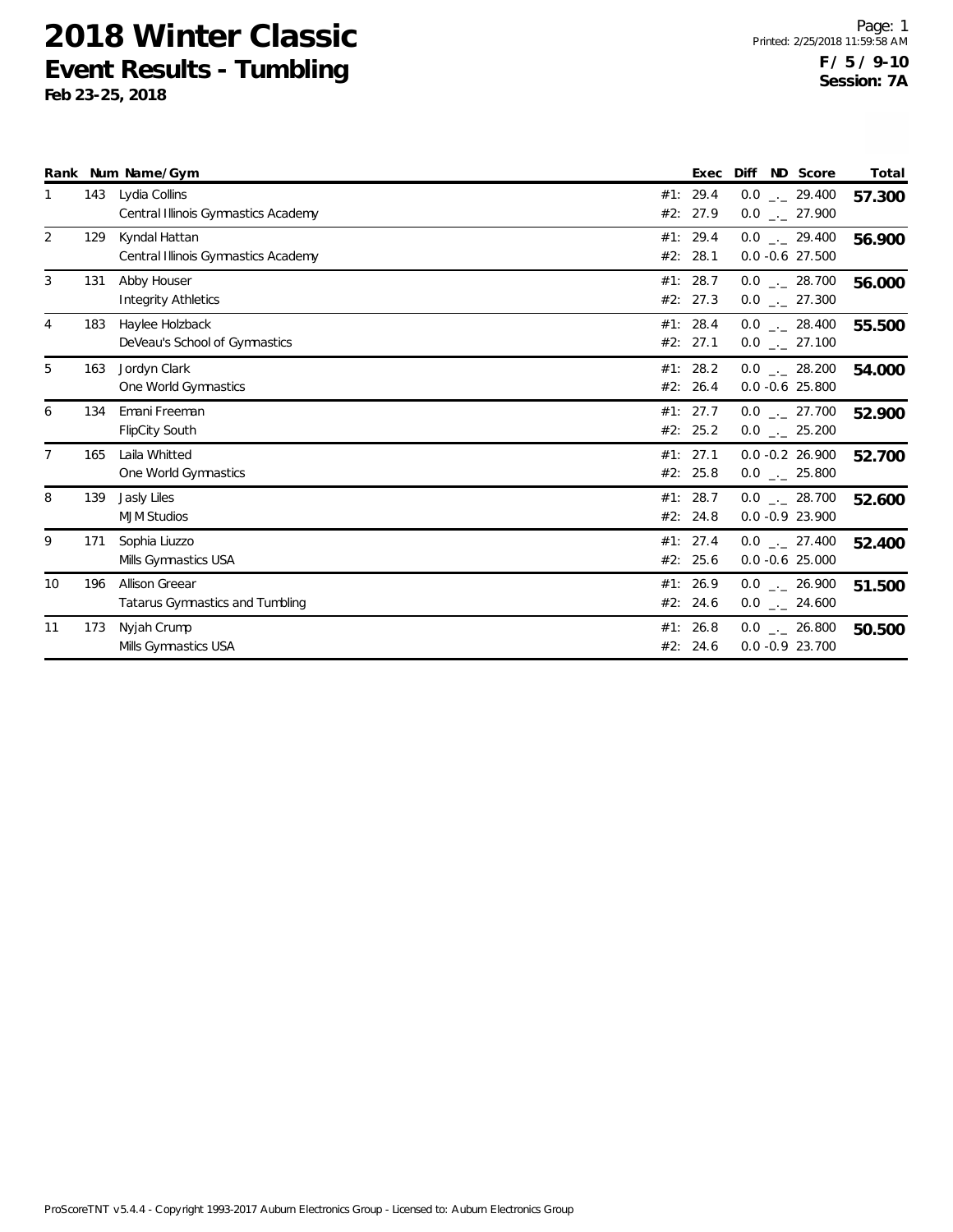|   |     | Rank Num Name/Gym                                   |                      |  | Exec Diff ND Score                        | Total  |
|---|-----|-----------------------------------------------------|----------------------|--|-------------------------------------------|--------|
| 1 |     | 215 Caden Cypher<br>For the Kidz                    | #1: 27.8             |  | $0.0$ _._ 27.800<br>#2: 26.3 0.0 . 26.300 | 54.100 |
| 2 | 346 | Michael Varnes<br>For the Kidz                      | #1: 26.7<br>#2: 26.4 |  | $0.0$ _._ 26.700<br>$0.0$ _._ 26.400      | 53.100 |
| 3 | 287 | <b>Timothy Castle</b><br>Seattle Gymnastics-Ballard | #1: 25.9<br>#2: 26.0 |  | $0.0$ _._ 25.900<br>$0.0$ _._ 26.000      | 51.900 |
| 4 | 292 | Cristian Moore<br>Unique Sports Academy             | #1: 26.6<br>#2: 25.1 |  | $0.0$ _._ 26.600<br>$0.0$ _._ 25.100      | 51.700 |
| 5 | 279 | Nicklas Thompson<br>For the Kidz                    | #1: 25.5<br>#2: 25.5 |  | $0.0$ _._ 25.500<br>$0.0$ . 25.500        | 51.000 |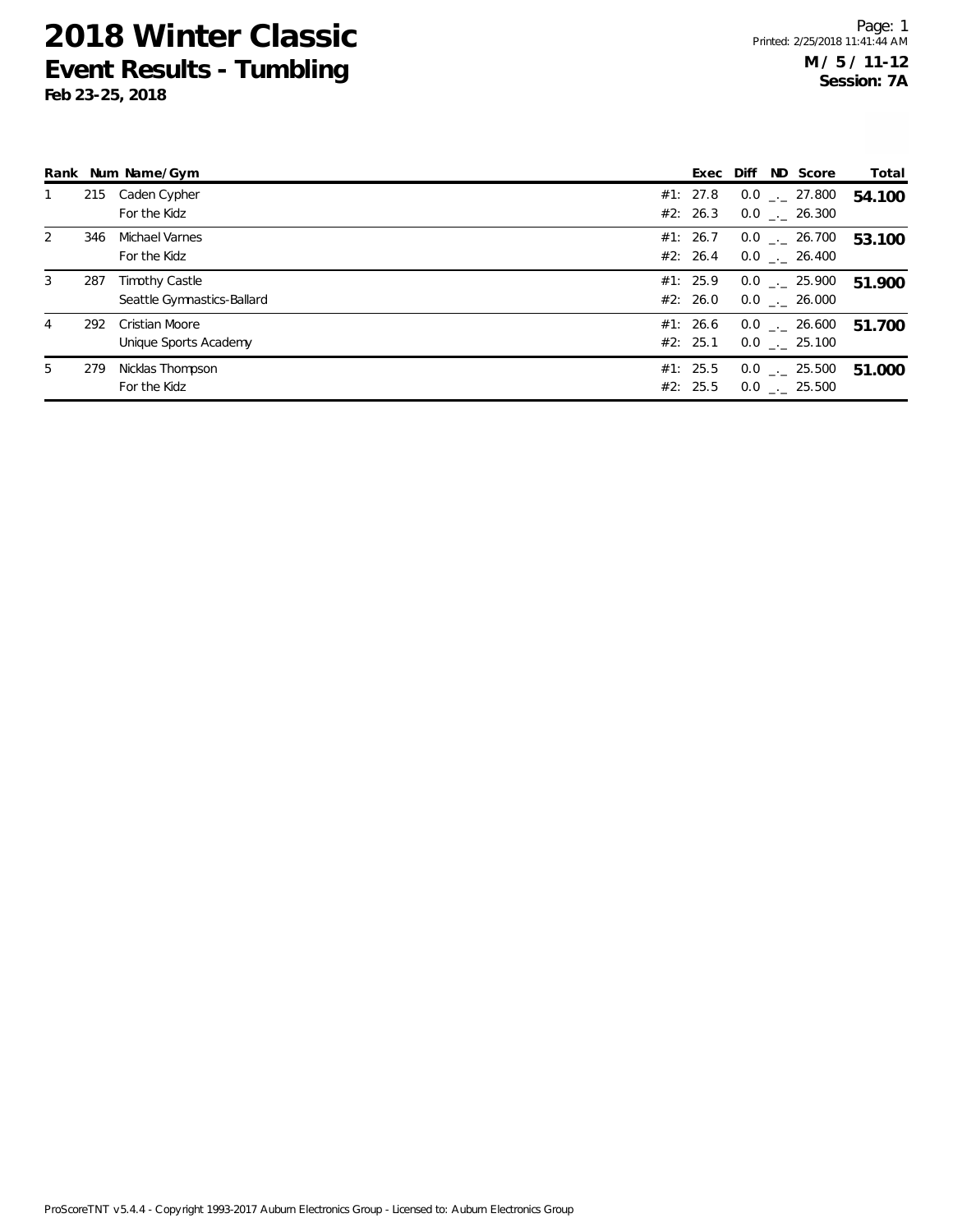|                |     | Rank Num Name/Gym                   |     | Exec     | Diff<br>ND Score      | Total  |
|----------------|-----|-------------------------------------|-----|----------|-----------------------|--------|
| $\mathbf{1}$   | 199 | Isabelle Aucoin                     |     | #1: 29.1 | $0.0$ _ 29.100        | 56.700 |
|                |     | Integrity Athletics                 | #2: | 27.6     | $0.0$ _ 27.600        |        |
| $\overline{2}$ | 236 | Felicia Morrison                    |     | #1: 27.9 | $0.0$ _ 27.900        | 54.500 |
|                |     | Mills Gymnastics USA                |     | #2: 27.2 | $0.0 -0.6$ 26.600     |        |
| 3              | 283 | Jordan Dailey                       |     | #1: 27.0 | $0.0$ _ 27.000        | 54.400 |
|                |     | Central Illinois Gymnastics Academy |     | #2: 27.4 | $0.0$ _ 27.400        |        |
| 4T             | 823 | Sage Goldman                        |     | #1: 27.6 | $0.0$ _ 27.600        | 53.900 |
|                |     | World Champions Centre              |     | #2: 26.9 | $0.0 -0.6$ 26.300     |        |
| 5T             | 316 | Gillian Hein                        |     | #1: 26.9 | $0.0$ _ 26.900        | 53.900 |
|                |     | Troy Gymnastics                     |     | #2: 27.0 | $0.0$ _ 27.000        |        |
| 6              | 304 | Kaylin Stepp                        | #1: | 27.2     | $0.0$ _ 27.200        | 53.600 |
|                |     | Mills Gymnastics USA                | #2: | 26.4     | $0.0$ _ 26.400        |        |
| 7              | 278 | Katherine Snook                     |     | #1: 28.4 | $0.0$ _ 28.400        | 53.200 |
|                |     | DeVeau's School of Gymnastics       |     | #2: 24.8 | $0.0$ _ 24.800        |        |
| 8              | 277 | Miranda Tennant                     |     | #1: 28.0 | $0.0$ _ 28.000        | 53.100 |
|                |     | Central Illinois Gymnastics Academy |     | #2: 25.1 | $0.0$ _ 25.100        |        |
| 9              | 217 | Josephine Monette                   |     | #1: 26.5 | $0.0$ _ 26.500        | 52.700 |
|                |     | Flipspot Gymnastics and Cheer       |     | #2: 26.8 | $0.0 -0.6$ 26.200     |        |
| 10             | 197 | Makenna Woods                       |     | #1: 27.7 | $0.0$ _ 27.700        | 52.500 |
|                |     | Top Star Training Center            |     | #2: 25.4 | $0.0 -0.6$ 24.800     |        |
| 11             | 322 | Taryn Askvig                        |     | #1: 27.0 | $0.0 - 0.2 26.800$    | 52.100 |
|                |     | Airborne Academy                    |     | #2: 25.5 | $0.0 - 0.2 25.300$    |        |
| 12             | 243 | Jersey Erickson                     |     | #1: 26.9 | $0.0$ _ 26.900        | 51.000 |
|                |     | Mills Gymnastics USA                |     | #2: 24.1 | $0.0$ _ 24.100        |        |
| 13             | 246 | Giovanna Pugno                      | #1: | 26.1     | $0.0 -0.2$ 25.900     | 50.100 |
|                |     | Flipspot Gymnastics and Cheer       | #2: | 24.4     | $0.0 - 0.2 24.200$    |        |
| 14             | 295 | Avery Casey                         |     | #1: 27.0 | $0.0$ _ 27.000        | 49.300 |
|                |     | <b>Integrity Athletics</b>          |     | #2: 22.5 | $0.0 -0.2$ 22.300     |        |
| 15             | 247 | Kallin Mc Adam                      | #1: | 24.0     | $0.0$ _ 24.000        | 48.200 |
|                |     | Gleasons Gymnastics Maple Grove     | #2: | 24.2     | $0.0$ _ 24.200        |        |
| 16             | 208 | Jessica Balas                       | #1: | 0.0      | $0.0$ _-<br>0.000     | 0.000  |
|                |     | <b>Integrity Athletics</b>          | #2: | 0.0      | $0.0$ $_{-}$<br>0.000 |        |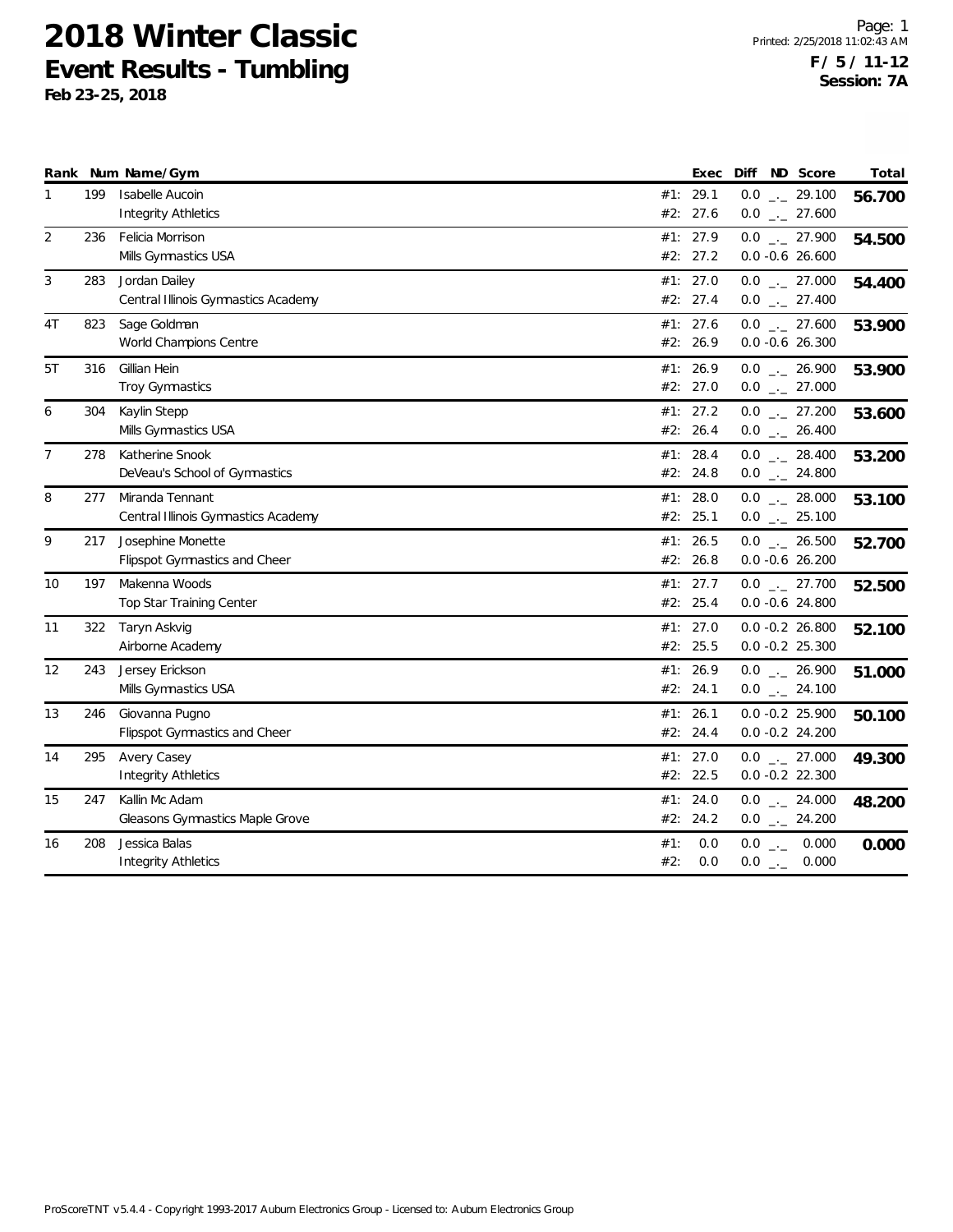| Rank |     | Num Name/Gym                    |  |  | Exec Diff ND Score                   | Total                                      |
|------|-----|---------------------------------|--|--|--------------------------------------|--------------------------------------------|
|      | 393 | Brandon Frasure                 |  |  |                                      | #1: 27.6  0.0 $\frac{1}{2}$ 27.600  54.900 |
|      |     | Integrity Athletics             |  |  | $\#2: 27.3 \qquad 0.0 \qquad 27.300$ |                                            |
|      | 834 | Mason Colvin                    |  |  |                                      | #1: 27.4 $0.0 - 27.400$ 53.700             |
|      |     | Gleasons Gymnastics Maple Grove |  |  | $#2: 26.3 0.0$ $-.26.300$            |                                            |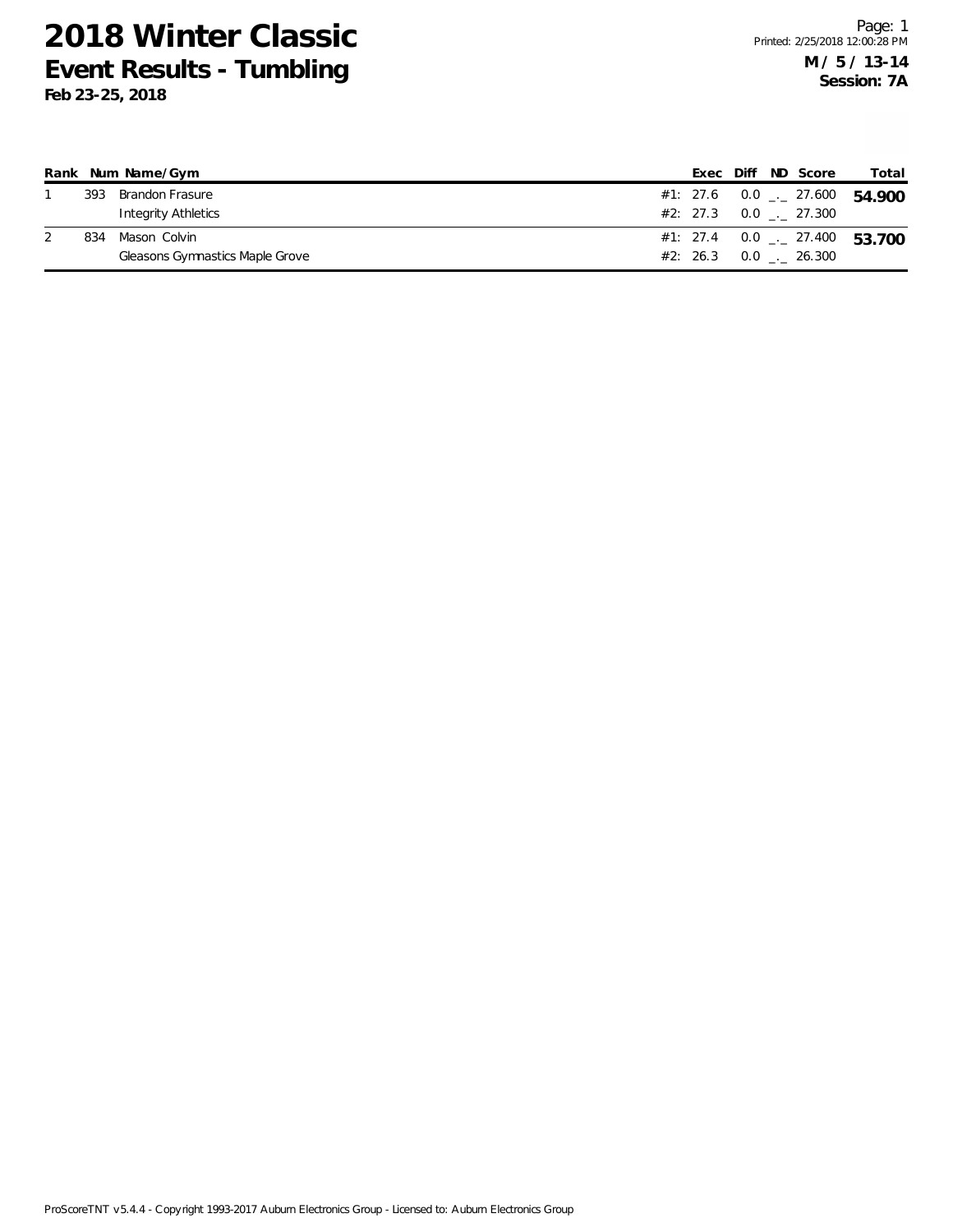|                |     | Rank Num Name/Gym                                  | Exec                 | Diff | ND Score                               | Total  |
|----------------|-----|----------------------------------------------------|----------------------|------|----------------------------------------|--------|
|                | 443 | Shasta Moudy<br>The Flip Shop                      | #1: 28.1<br>#2: 27.4 |      | $0.0$ _ 28.100<br>$0.0$ _ 27.400       | 55.500 |
| 2              | 426 | Piper Lee<br>Gleasons Gymnastics School            | #1: 27.1<br>#2: 26.8 |      | $0.0$ _ 27.100<br>$0.0$ _ 26.800       | 53.900 |
| 3              | 449 | Anna Stroop<br>Integrity Athletics                 | #1: 27.5<br>#2: 25.8 |      | $0.0$ _ 27.500<br>$0.0$ _ 25.800       | 53.300 |
| 4              | 493 | Natalie Vezina<br>For the Kidz                     | #1: 26.8<br>#2: 25.8 |      | $0.0$ _._ 26.800<br>$0.0 - 0.6$ 25.200 | 52.000 |
| 5              | 377 | Gabrielle Niblo<br>Gleasons Gymnastics Maple Grove | #1: 26.1<br>#2: 24.5 |      | $0.0$ _._ 26.100<br>$0.0$ _ 24.500     | 50.600 |
| 6              | 420 | Abigail Garcia<br>Skywalkers                       | #1: 25.4<br>#2: 25.6 |      | $0.0$ _._ 25.400<br>$0.0 - 0.6$ 25.000 | 50.400 |
| $\overline{7}$ | 387 | Mabel Murphy<br>DeVeau's School of Gymnastics      | #1: 26.4<br>#2: 23.6 |      | $0.0$ . 26.400<br>$0.0$ _ 23.600       | 50.000 |
| 8              | 503 | Lily Nicolette<br>Top Star Training Center         | #1: 25.3<br>#2: 24.0 |      | $0.0$ _ 25.300<br>$0.0$ _ 24.000       | 49.300 |
| 9              | 416 | Izabella Davis<br>Tatarus Gymnastics and Tumbling  | #1: 24.3<br>#2: 24.4 |      | $0.0$ _._ 24.300<br>$0.0$ _ 24.400     | 48.700 |
| 10             | 356 | Lauren Harrison<br><b>Premier Gymnastics</b>       | #1: 25.0<br>#2: 23.0 |      | $0.0$ _ 25.000<br>$0.0$ _ 23.000       | 48.000 |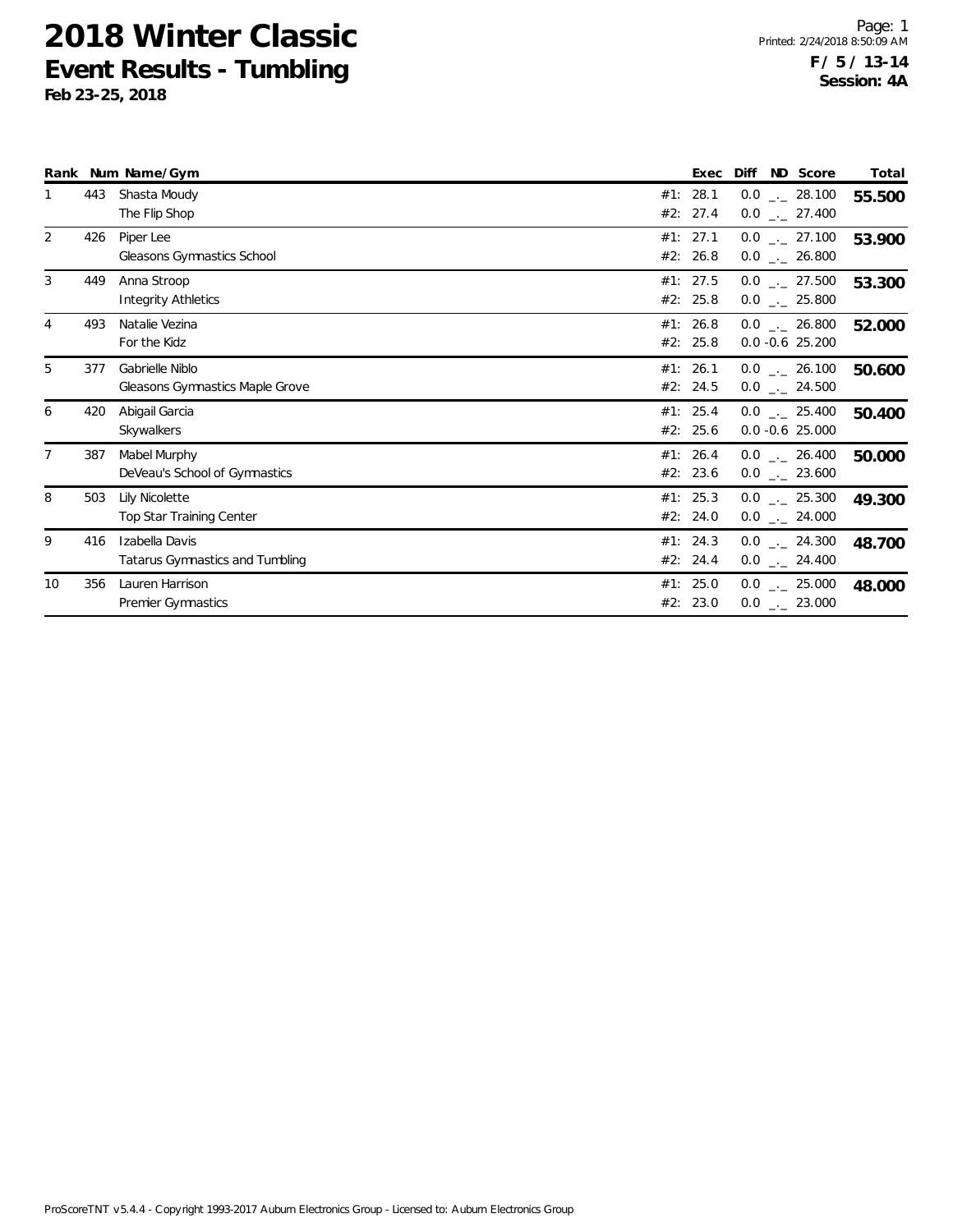|     | Rank Num Name/Gym   |  |  | Exec Diff ND Score      | Total                                      |
|-----|---------------------|--|--|-------------------------|--------------------------------------------|
|     | 615 Senna Harrison  |  |  | #1: 27.8 0.0 _._ 27.800 | 55.800                                     |
|     | Integrity Athletics |  |  | #2: 28.0 0.0 0.28.000   |                                            |
| 584 | Laila Klare         |  |  |                         | #1: 26.6  0.0 $\frac{1}{2}$ 26.600  52.400 |
|     | Airborne Academy    |  |  | #2: 25.8 0.0 . 25.800   |                                            |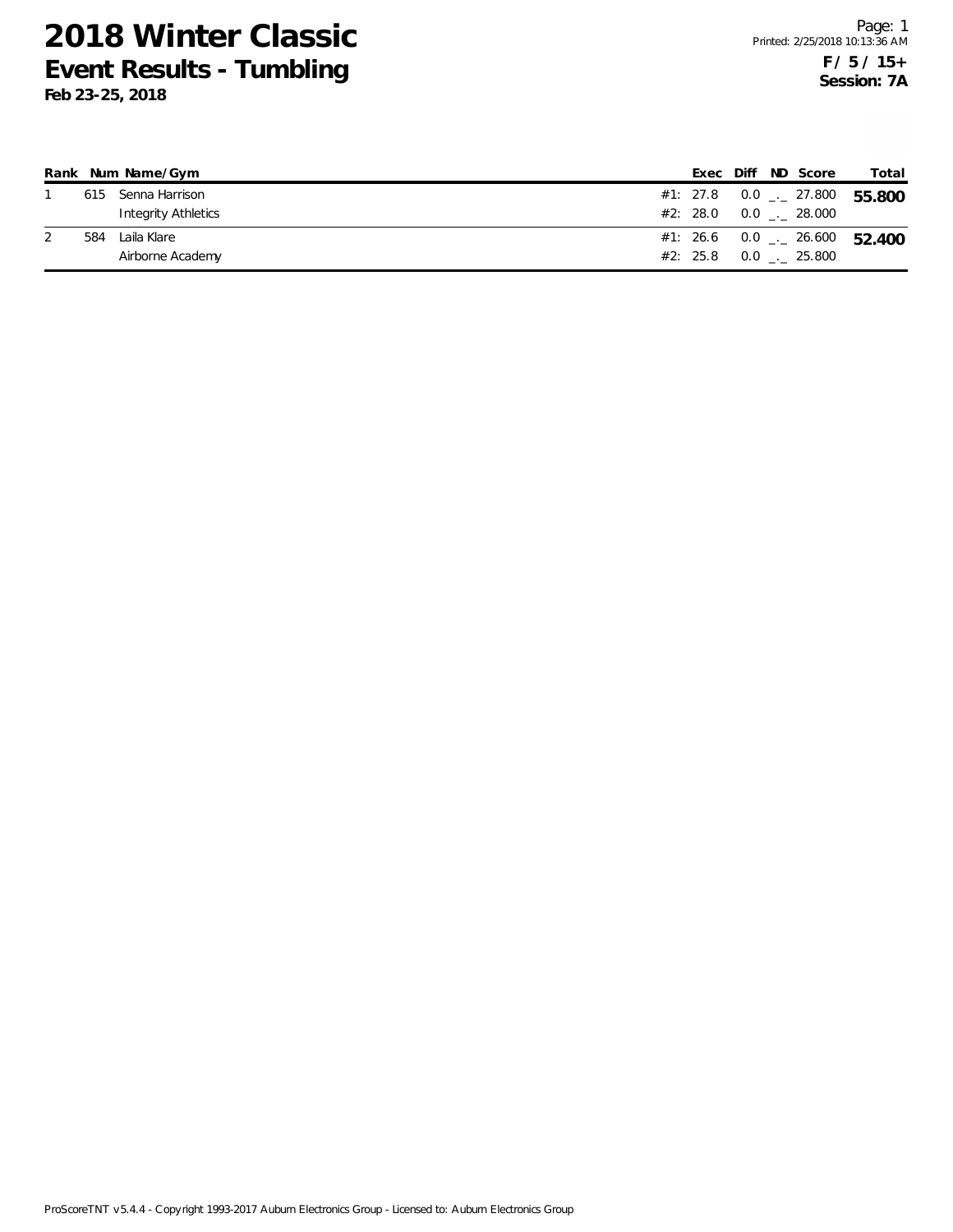|     | Rank Num Name/Gym          |          |  | Exec Diff ND Score            | Total  |
|-----|----------------------------|----------|--|-------------------------------|--------|
| 602 | Parker Boyer               |          |  | #1: 27.5 $0.0$ $_{-.}$ 27.500 | 53.800 |
|     | Troy Gymnastics            |          |  | $#2: 26.3 \t 0.0 \t . 26.300$ |        |
| 544 | Peter Kearney              |          |  | #1: 26.8 0.0 $\_\cdot$ 26.800 | 52.200 |
|     | Seattle Gymnastics-Ballard | #2: 26.0 |  | 0.0 -0.6 25.400               |        |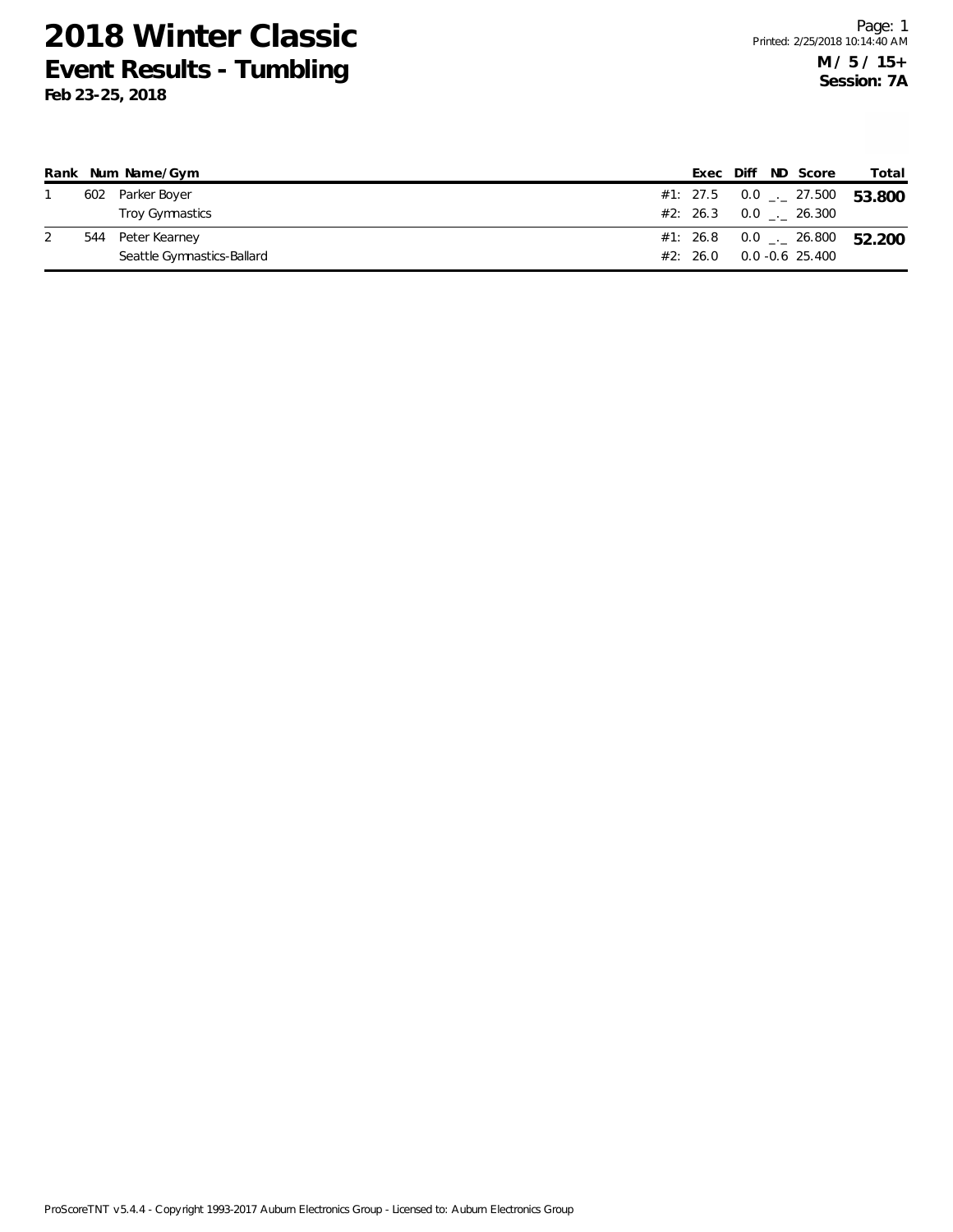|     | Rank Num Name/Gym                   |  |  | Exec Diff ND Score           | Total                                    |
|-----|-------------------------------------|--|--|------------------------------|------------------------------------------|
| 119 | Allison Hansen                      |  |  |                              | #1: 27.5  0.0 -0.6  26.900  54.800       |
|     | Central Illinois Gymnastics Academy |  |  | $\#2$ : 28.5 0.0 -0.6 27.900 |                                          |
|     | 122 Coryn Pruitt                    |  |  |                              | #1: 26.2 0.0 $\frac{1}{2}$ 26.200 49,000 |
|     | Mills Gymnastics USA                |  |  | $#2: 22.8$ 0.0 . 22.800      |                                          |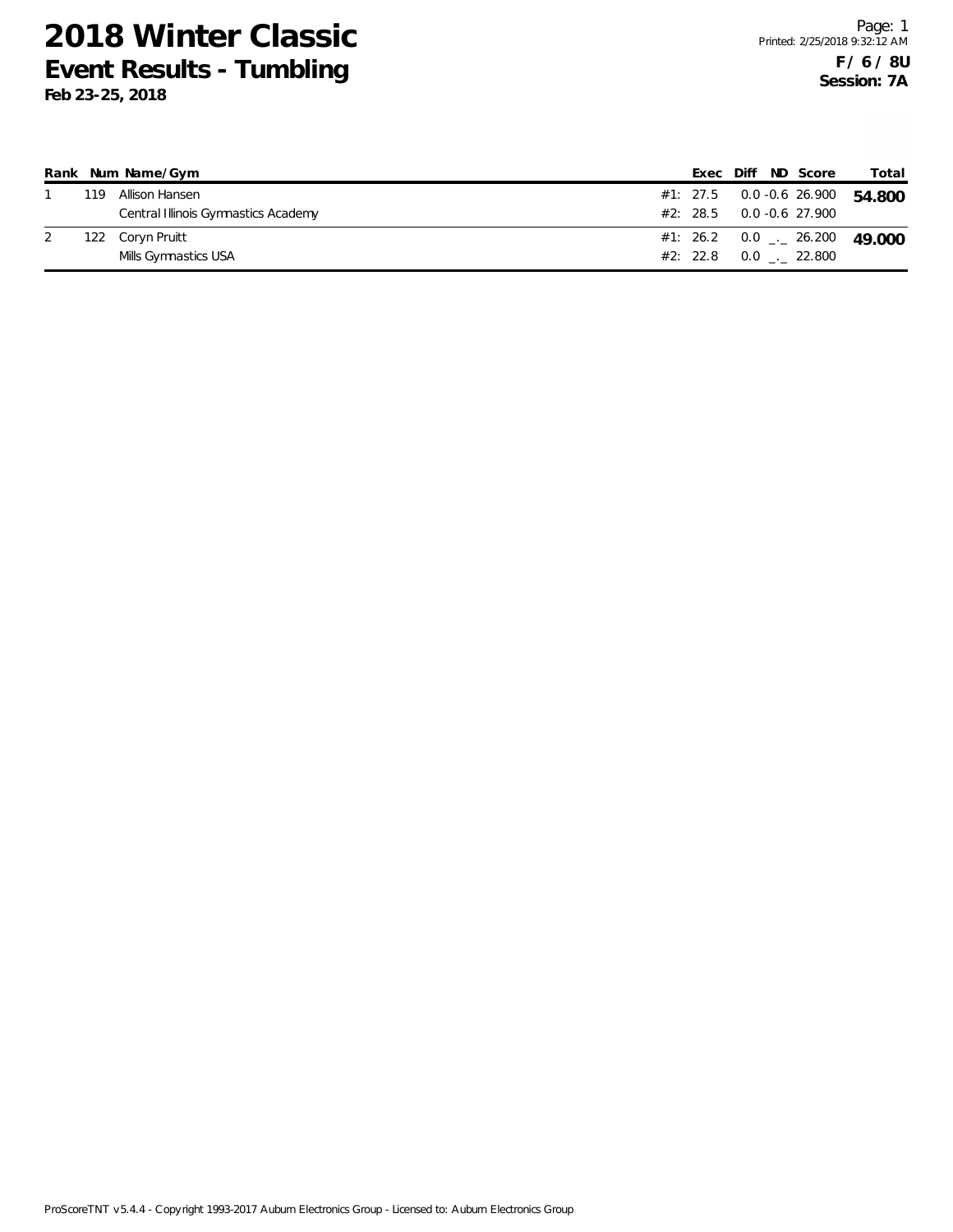|  | Rank Num Name/Gym             |  | Exec Diff ND Score                  | Total |
|--|-------------------------------|--|-------------------------------------|-------|
|  | 128 Isaiah Holzback           |  | #1: 26.2 0.0 $\ldots$ 26.200 52.400 |       |
|  | DeVeau's School of Gymnastics |  |                                     |       |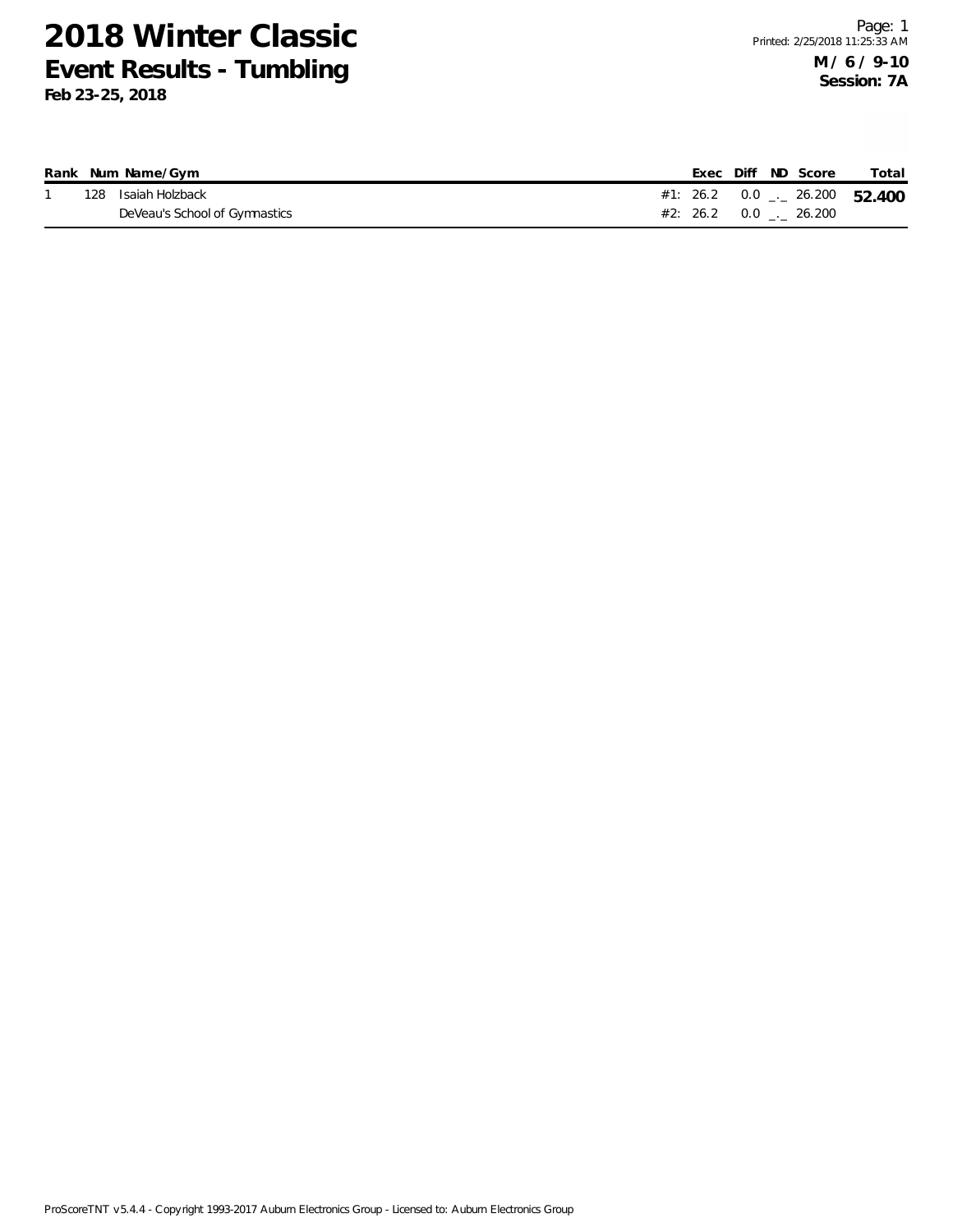|     | Rank Num Name/Gym                   |          |  | Exec Diff ND Score    | Total                             |
|-----|-------------------------------------|----------|--|-----------------------|-----------------------------------|
| 127 | Leah Taylor                         |          |  |                       | #1: 26.4 0.0 $-$ 26.400 51.900    |
|     | Mills Gymnastics USA                |          |  | #2: 25.5 0.0 . 25.500 |                                   |
| 133 | Adeline Little                      |          |  |                       | $#1: 25.0$ 0.0 -0.9 24.100 51.300 |
|     | Central Illinois Gymnastics Academy | #2: 27.8 |  | 0.0 -0.6 27.200       |                                   |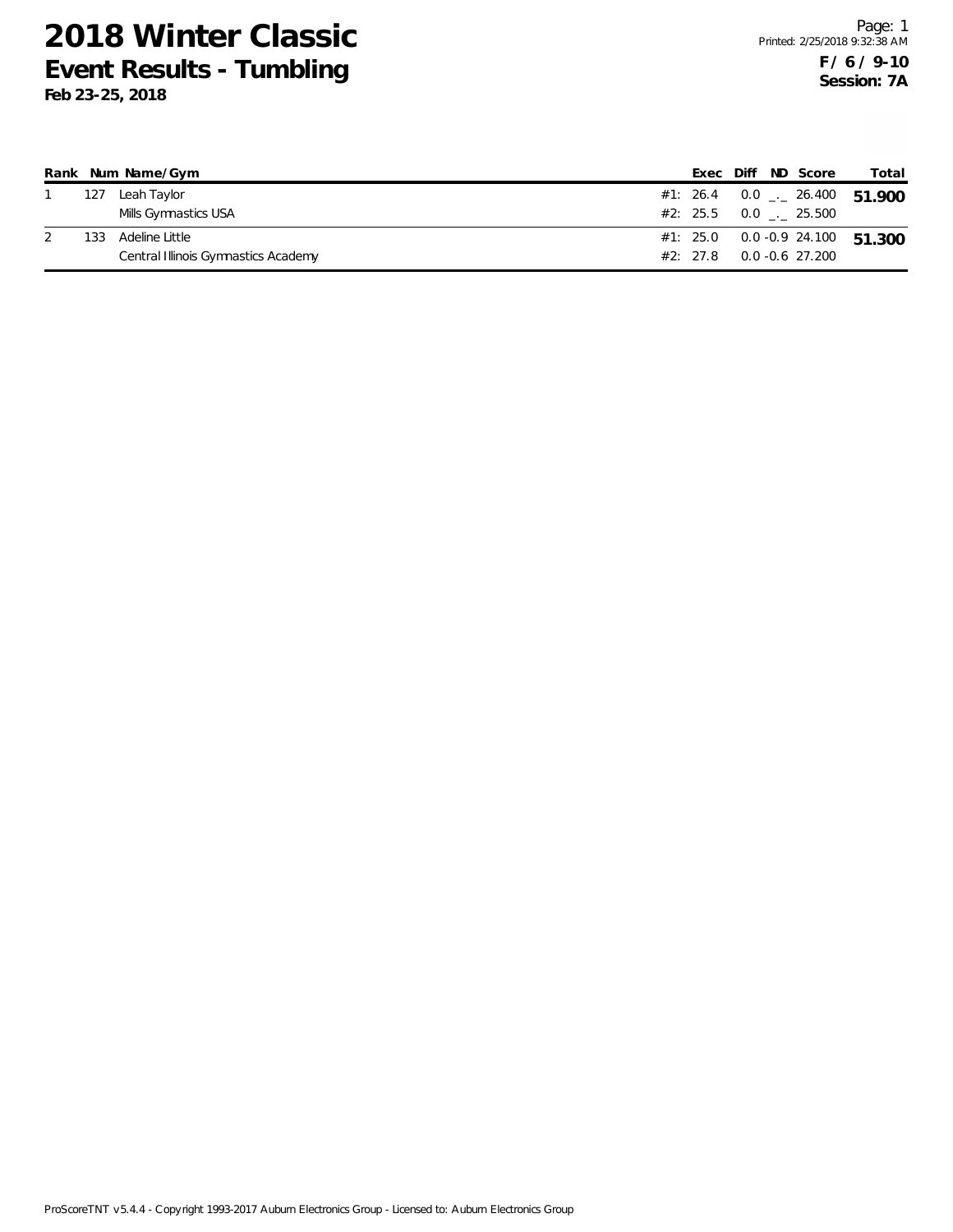**Feb 23-25, 2018**

|   |     | Rank Num Name/Gym                                       |                      | Exec Diff | ND Score                                 | Total  |
|---|-----|---------------------------------------------------------|----------------------|-----------|------------------------------------------|--------|
|   | 282 | Conner Langsford<br>DeVeau's School of Gymnastics       | #1: 26.1<br>#2: 26.3 |           | $0.0$ _ $-26.100$<br>$0.0$ _. 26.300     | 52.400 |
| 2 | 229 | Dalton Davis<br>Central Illinois Gymnastics Academy     | #1: 26.4<br>#2: 25.7 |           | $0.0 - 0.6$ 25.800<br>$0.0 - 0.6$ 25.100 | 50.900 |
| 3 | 244 | <b>Brooks Barber</b><br>Tatarus Gymnastics and Tumbling | #1: 25.5<br>#2: 24.9 |           | $0.0 - 0.9$ 24.600<br>$0.0 - 0.6$ 24.300 | 48.900 |
| 4 | 312 | Tarik Hansson<br>DeVeau's School of Gymnastics          | #1: 23.0<br>#2: 20.8 |           | $0.0 - 0.6$ 22.400<br>$0.0$ _._ 20.800   | 43.200 |

ProScoreTNT v5.4.4 - Copyright 1993-2017 Auburn Electronics Group - Licensed to: Auburn Electronics Group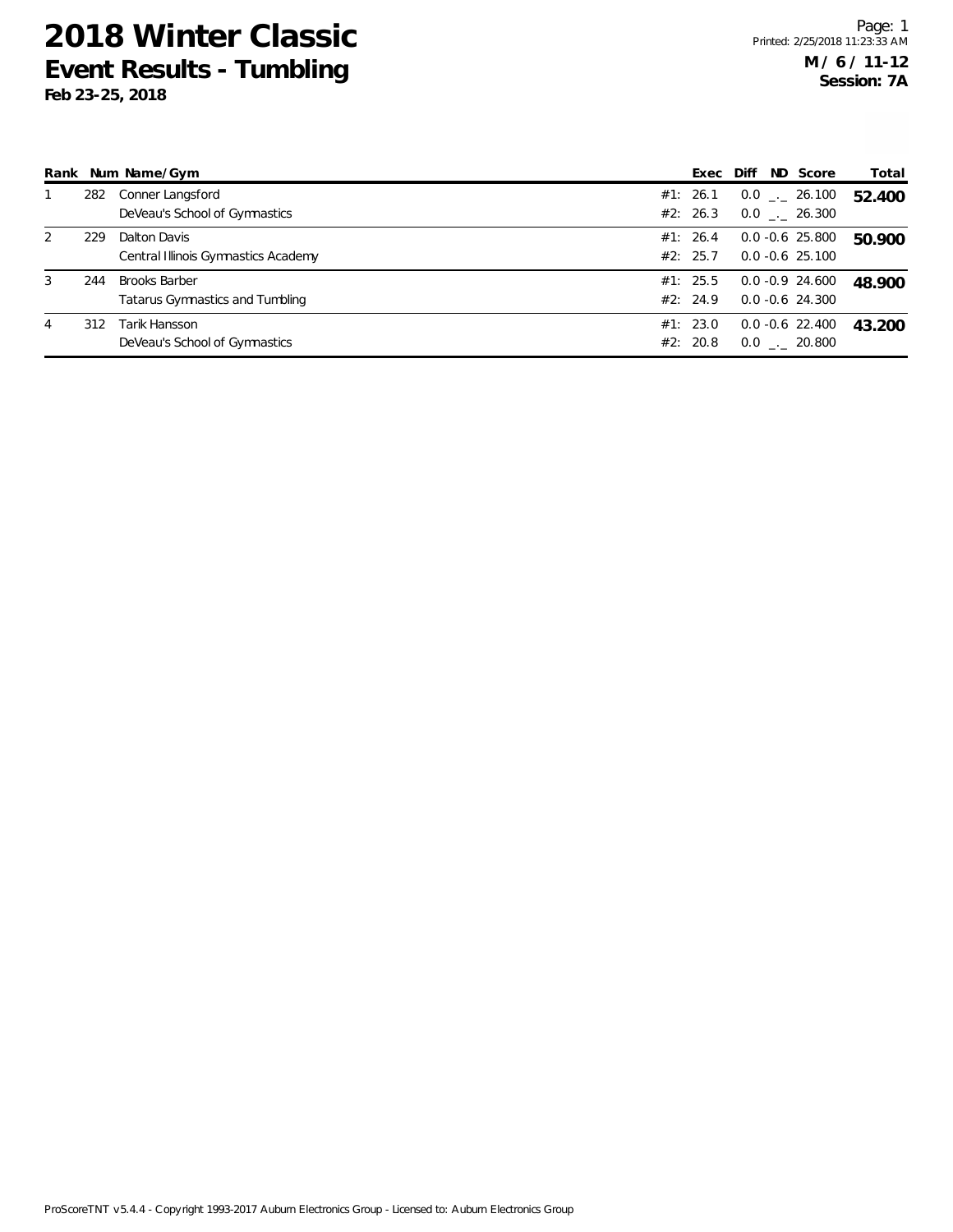|                |     | Rank Num Name/Gym                                          | Exec                 | Diff | ND Score                                       | Total  |
|----------------|-----|------------------------------------------------------------|----------------------|------|------------------------------------------------|--------|
|                | 314 | Olivia Gabay<br><b>Integrity Athletics</b>                 | #1: 26.0<br>#2: 26.4 |      | $0.0 -0.3$ 25.700<br>$0.0$ _._ 26.400          | 52.100 |
| $\overline{2}$ | 261 | Brynn Ashley-Grochowski<br>Gleasons Gymnastics Maple Grove | #1: 24.4<br>#2: 23.6 |      | $0.0$ _._ 24.400<br>$0.0$ _ 23.600             | 48.000 |
| 3              | 255 | Grace Perrera<br>Flipspot Gymnastics and Cheer             | #1: 24.4<br>#2: 23.4 |      | $0.0$ $_{-}$ 24.400<br>$0.0$ . 23.400          | 47.800 |
| 4              | 307 | Kacey Bauer<br><b>Flipspot Gymnastics and Cheer</b>        | #1: 23.8<br>#2: 23.0 |      | $0.0$ _._ 23.800<br>$0.0$ _._ 23.000           | 46.800 |
| 5T             | 253 | Chloe Russell<br>Seattle Gymnastics-Ballard                | #1: 22.1<br>#2: 23.7 |      | $0.0$ $_{-}$ 22.100<br>$0.0$ _._ 23.700        | 45.800 |
| 6T             | 256 | Ella Huffman<br>Tennessee Elite Gymnastics                 | #1: 23.7<br>#2: 22.1 |      | $0.0$ $_{-}$ 23.700<br>$0.0$ _._ 22.100        | 45.800 |
|                | 252 | Morgan Estes<br><b>Top Star Training Center</b>            | #1: 23.2<br>#2: 22.7 |      | $0.0 -0.6$ 22.600<br>$0.0 - 0.6$ 22.100        | 44.700 |
| 8              | 320 | Allison Seifert<br>Mills Gymnastics USA                    | #1: 21.5<br>#2: 21.5 |      | $0.0$ _ 21.500<br>$0.0$ $_{\leftarrow}$ 21.500 | 43.000 |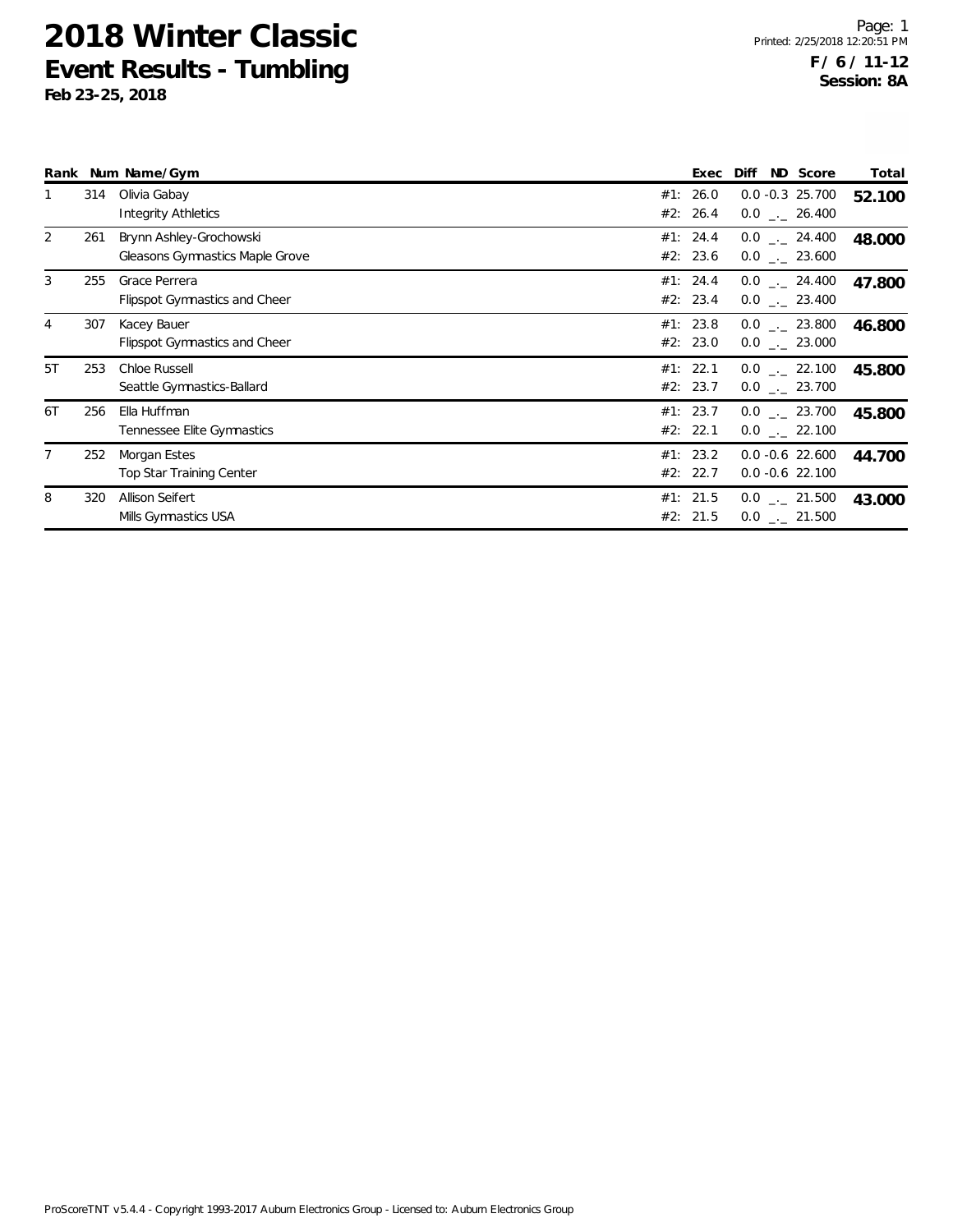|  | Rank Num Name/Gym             |                                   |  | Exec Diff ND Score | Total                         |
|--|-------------------------------|-----------------------------------|--|--------------------|-------------------------------|
|  | 394 Troy Borero               |                                   |  |                    | #1: 26.7 0.0 $-26.700$ 52.700 |
|  | DeVeau's School of Gymnastics | $#2: 26.6 \qquad 0.0 -0.6 26.000$ |  |                    |                               |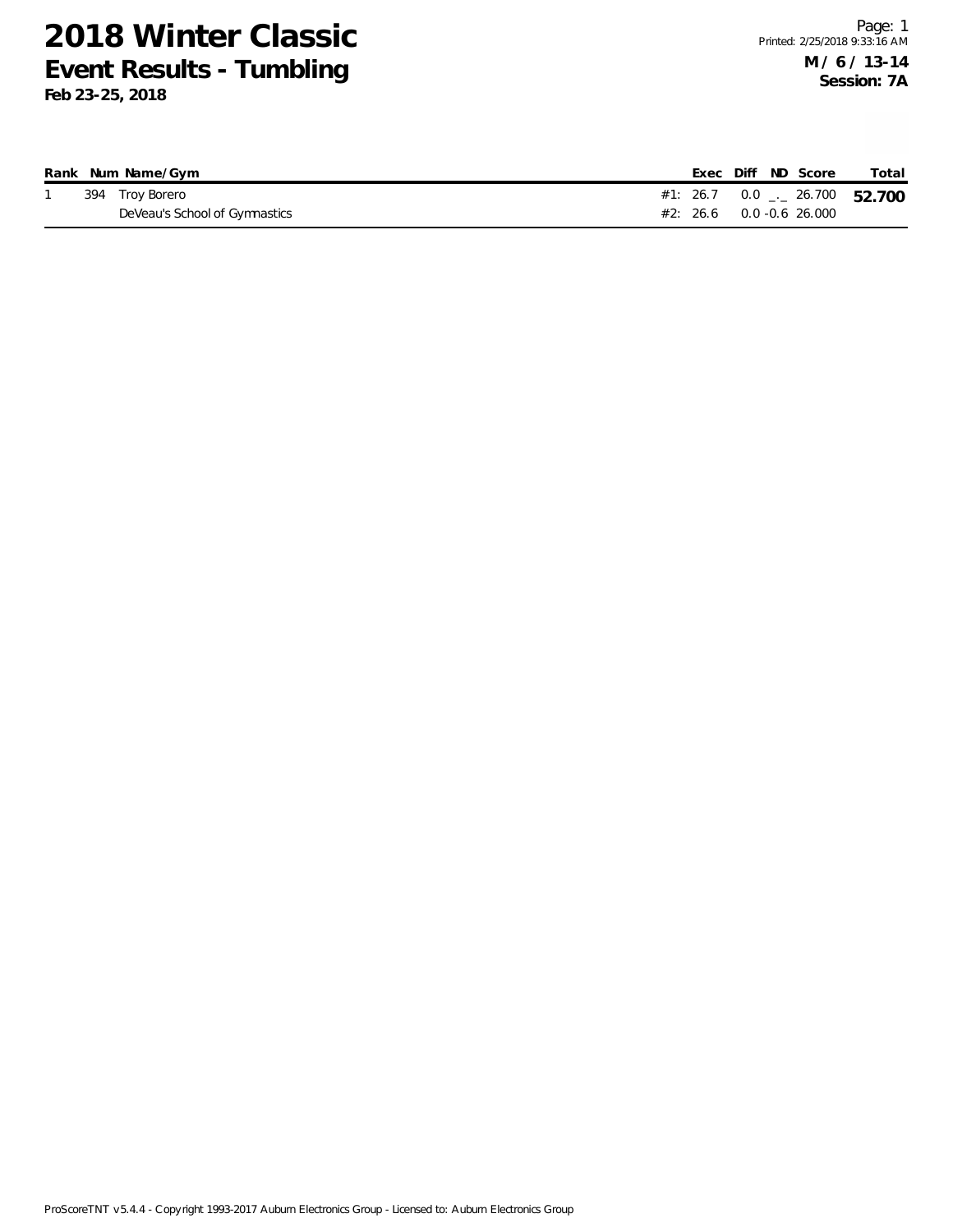|   |     | Rank Num Name/Gym                    | Exec     | Diff               | ND Score | Total  |
|---|-----|--------------------------------------|----------|--------------------|----------|--------|
|   | 368 | Gracie McMahan                       | #1: 28.2 | $0.0$ _ $-$ 28.200 |          | 55.600 |
|   |     | The Flip Shop                        | #2: 27.4 | $0.0$ . 27.400     |          |        |
| 2 | 383 | Allie Ayers                          | #1: 28.2 | $0.0$ _._ 28.200   |          | 54.300 |
|   |     | <b>Flipspot Gymnastics and Cheer</b> | #2: 26.7 | $0.0 - 0.6$ 26.100 |          |        |
| 3 | 464 | Ashley Kaser                         | #1: 24.4 | $0.0$ _._ 24.400   |          | 52.100 |
|   |     | <b>Integrity Athletics</b>           | #2: 27.7 | $0.0$ _._ 27.700   |          |        |
| 4 | 400 | Carys Wygal                          | #1: 23.5 | $0.0$ _._ 23.500   |          | 48.700 |
|   |     | Tennessee Elite Gymnastics           | #2: 25.2 | $0.0$ _. 25.200    |          |        |
| 5 | 444 | Amzie Beeler                         | #1: 22.4 | $0.0$ _. 22.400    |          | 46.700 |
|   |     | Tatarus Gymnastics and Tumbling      | #2: 24.3 | $0.0$ _ 24.300     |          |        |
| 6 | 468 | Natalia Rietz                        | #1: 23.3 | $0.0$ _._ 23.300   |          | 45.100 |
|   |     | Premier Gymnastics                   | #2: 21.8 | $0.0$ _._ 21.800   |          |        |
| 7 | 358 | Katie Shephard                       | #1: 13.6 | $0.0$ _ $-$ 13.600 |          | 38.700 |
|   |     | Tatarus Gymnastics and Tumbling      | #2: 25.7 | $0.0 - 0.6$ 25.100 |          |        |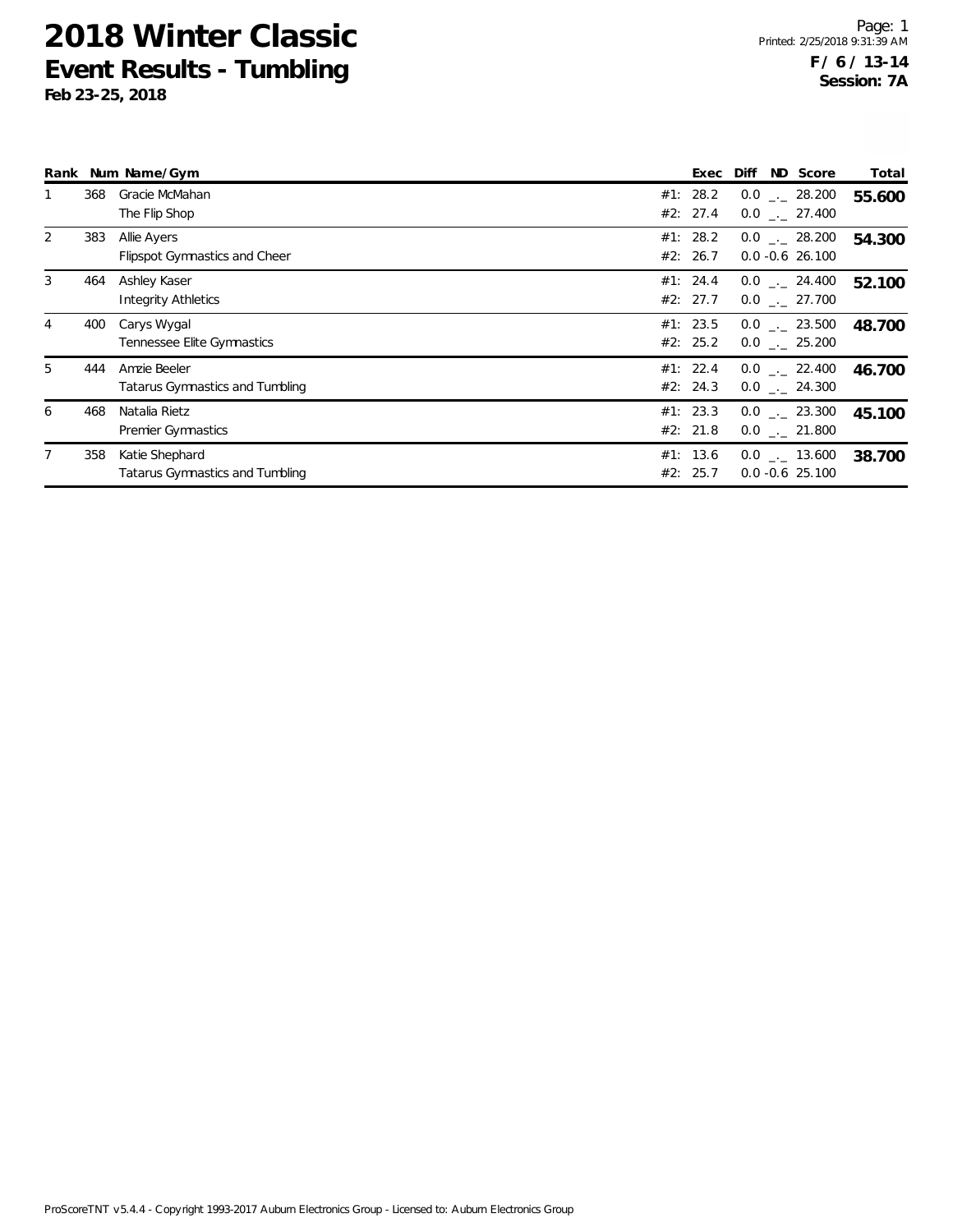|  | Rank Num Name/Gym   |  | Exec Diff ND Score                         | Total |
|--|---------------------|--|--------------------------------------------|-------|
|  | 514 Cyrus Hannallah |  | #1: 26.1  0.0 $\frac{1}{2}$ 26.100  50.700 |       |
|  | Integrity Athletics |  | $#2: 24.6 0.0$ $-24.600$                   |       |